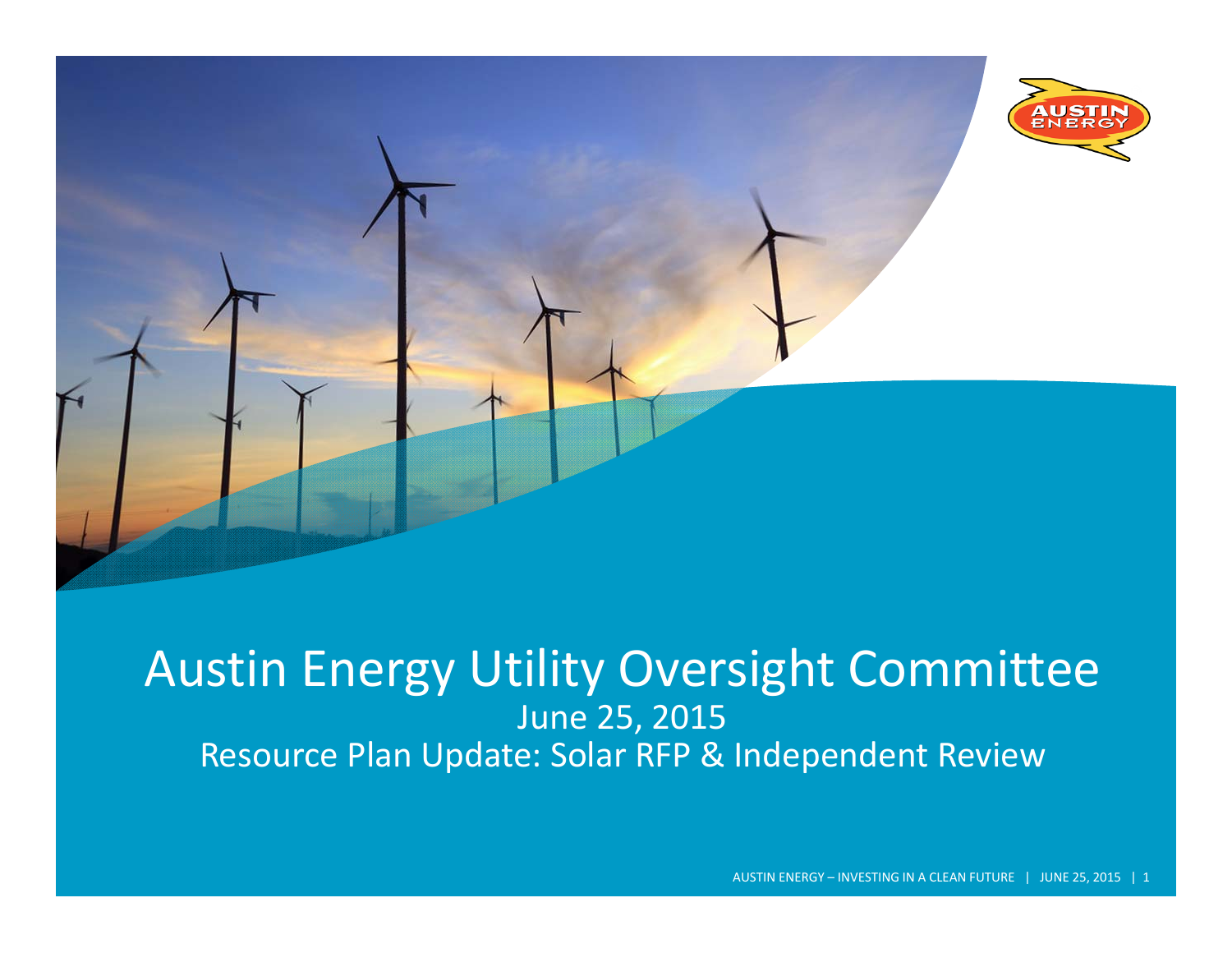**Resource Plan to 2025 approved December 2014**



The Plan adopts and acts immediately on:

- **1) Commencing <sup>a</sup> third party economic and environmental review to replace the Decker steam units and Fayette Power Plant as described in Appendix A.**
- 2) Supporting creation of <sup>a</sup> cash reserve fund for Fayette Power Project retirement. Reserves would be approved through the budgeting process and targeted to retire Austin's share of the plant beginning in 2022. Retiring Austin's portion of Fayette is contingent upon cash available to pay off debts and other costs associated with retirement while maintaining affordability.
- **3) Issuing <sup>a</sup> Request for Proposal for up to 600MW of utility scale solar to commence the process towards <sup>a</sup> generation portfolio consisting of 55 percent renewable energy.**
- 4) Maintaining the current goal of 800 MW of energy efficiency and Demand Response by 2020, and adding an incremental 100 MW of Demand Response to achieve <sup>a</sup> total of at least 900 MW of Demand Side Management (DSM) by 2025.
- 5) Developing an implementation plan for distribution connected local storage of at least 10 MW complemented by as much as 20 MW of thermal storage.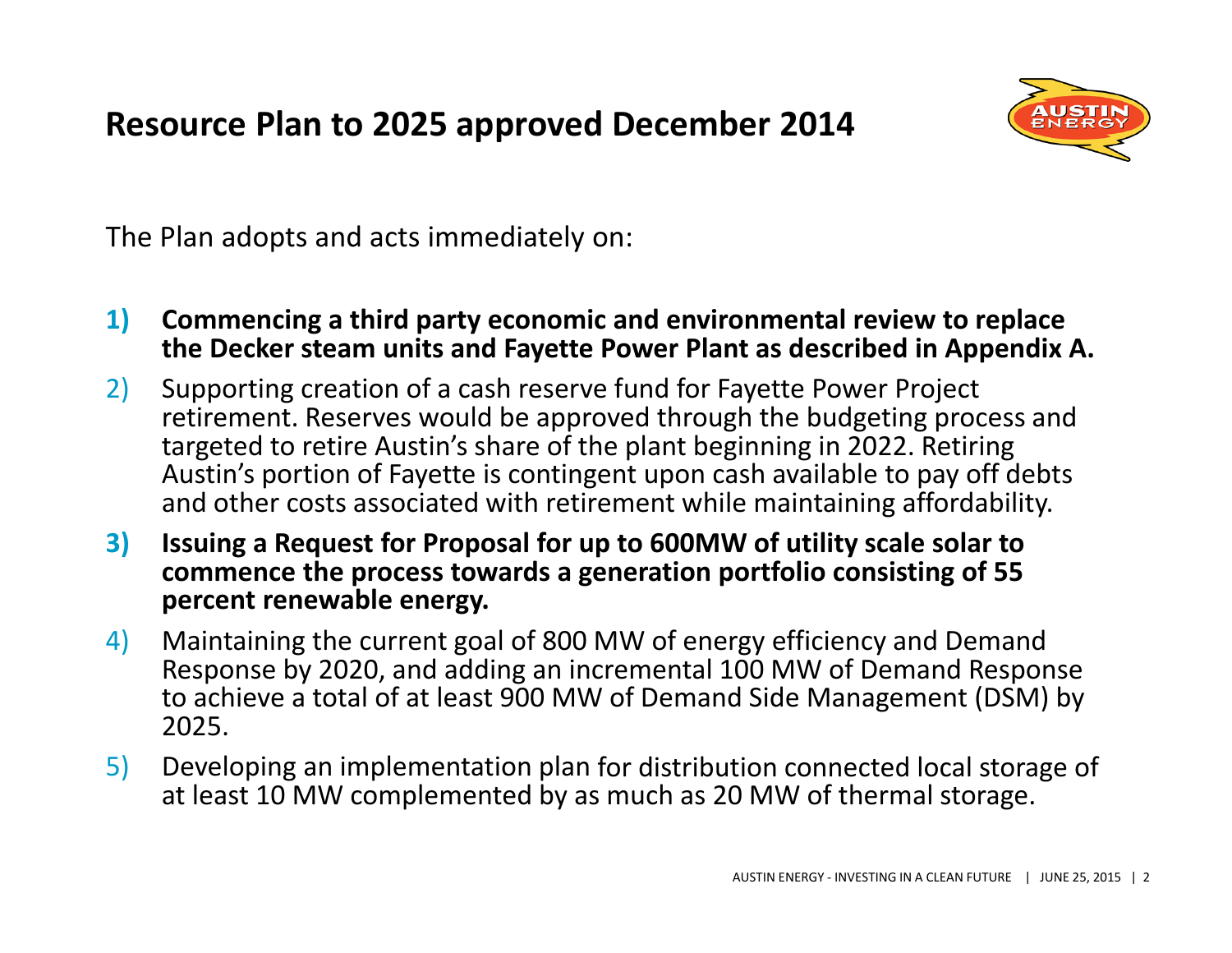

## **Progress**

- **Two key activities are underway:** 
	- $-$  Independent review of the Decker Gas Plant Replacement

– Subsequent development activities to follow as appropriate

- RFP for <u>up to</u> 600 Megawatts of Solar
- **Each will be coming to council for consideration** 
	- June 25, 2015 Independent Review Consultant Selection
	- $\mathcal{L}_{\mathcal{A}}$  $-$  Solar RFP Recommendation, date to be determined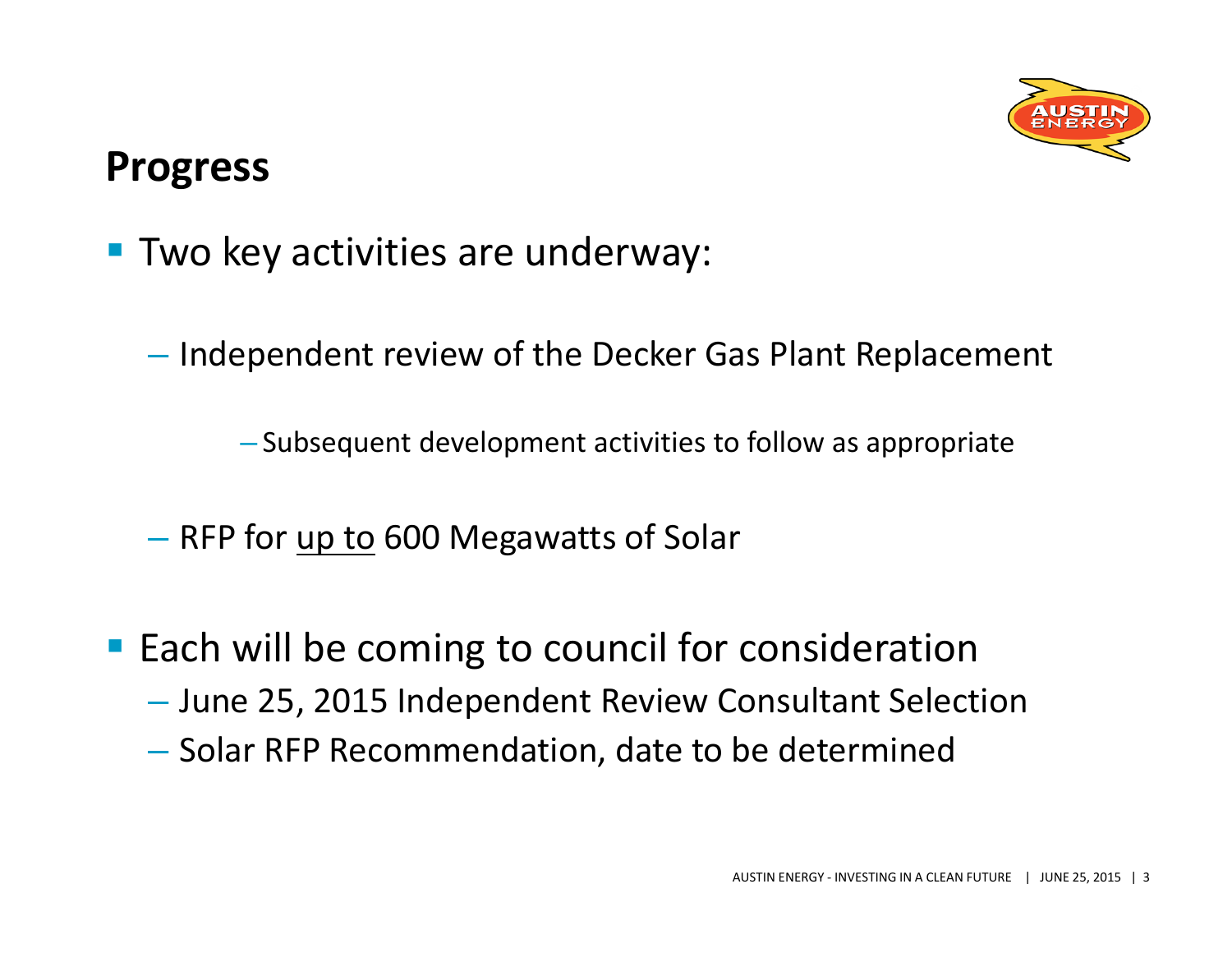#### **Independent Review**



- AE committed to sponsor an independent economic and environmental review of the new gas plant and look at an alternative scenario that would involve storage, renewables and demand response
	- Received scope input from EUC, finalized in January
	- RFP to hire consultant issued January 22
	- Responses received February 27
	- Evaluation and Vendor Protest Resolution March ‐ May
	- Scheduled for Council consideration at today's meeting
- Review will take approximately three months with feedback to EUC and Council in the September/October time frame
	- Final scope was expanded with <sup>a</sup> broader array of scenarios given EUC feedback
	- This is <sup>a</sup> complex analysis which mirrors work performed by AE over the course of a year
	- Will use pricing from solar RFP to update solar inputs
- Findings of the review are tied to the overall plan including gas and solar additions – <u>a portfolio decision</u>
	- In AE's analysis gas plant revenue helped meet affordability objectives while allowing AE to advance its renewable goals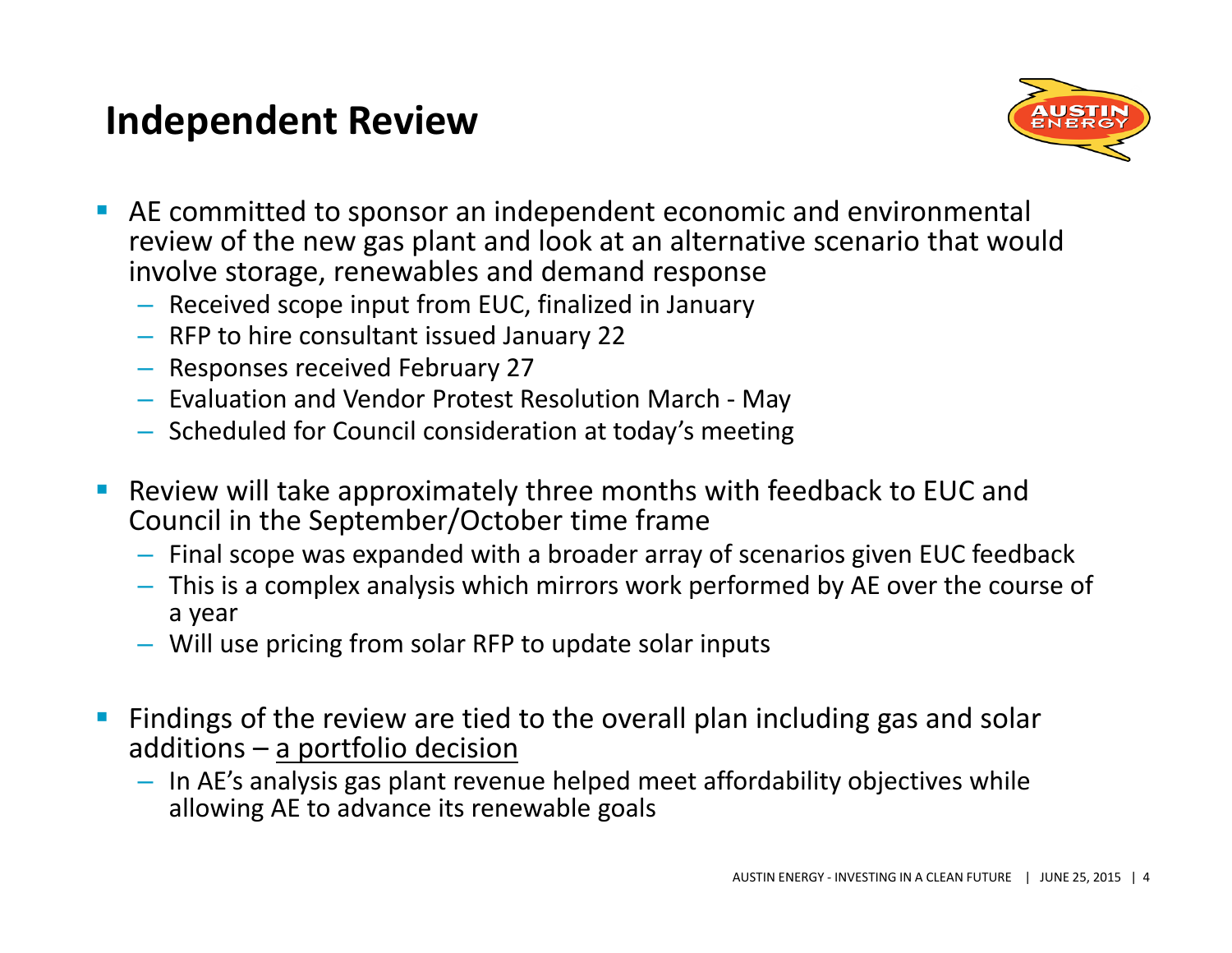## **2015 Solar RFP**



- **RFP Issued April 8th**
- $\mathcal{L}_{\mathcal{A}}$ Responses received May 15th
- $\mathcal{L}_{\mathcal{A}}$ **Review and analysis are underway:** 
	- 33 Proposers offered 149 separate proposal variations / options
	- A total of 7,976 MW of unique projects were offered
	- 1,295 MW offered at prices below AE's 2014 150 MW Recurrent Solar Project
	- Majority are located in West Texas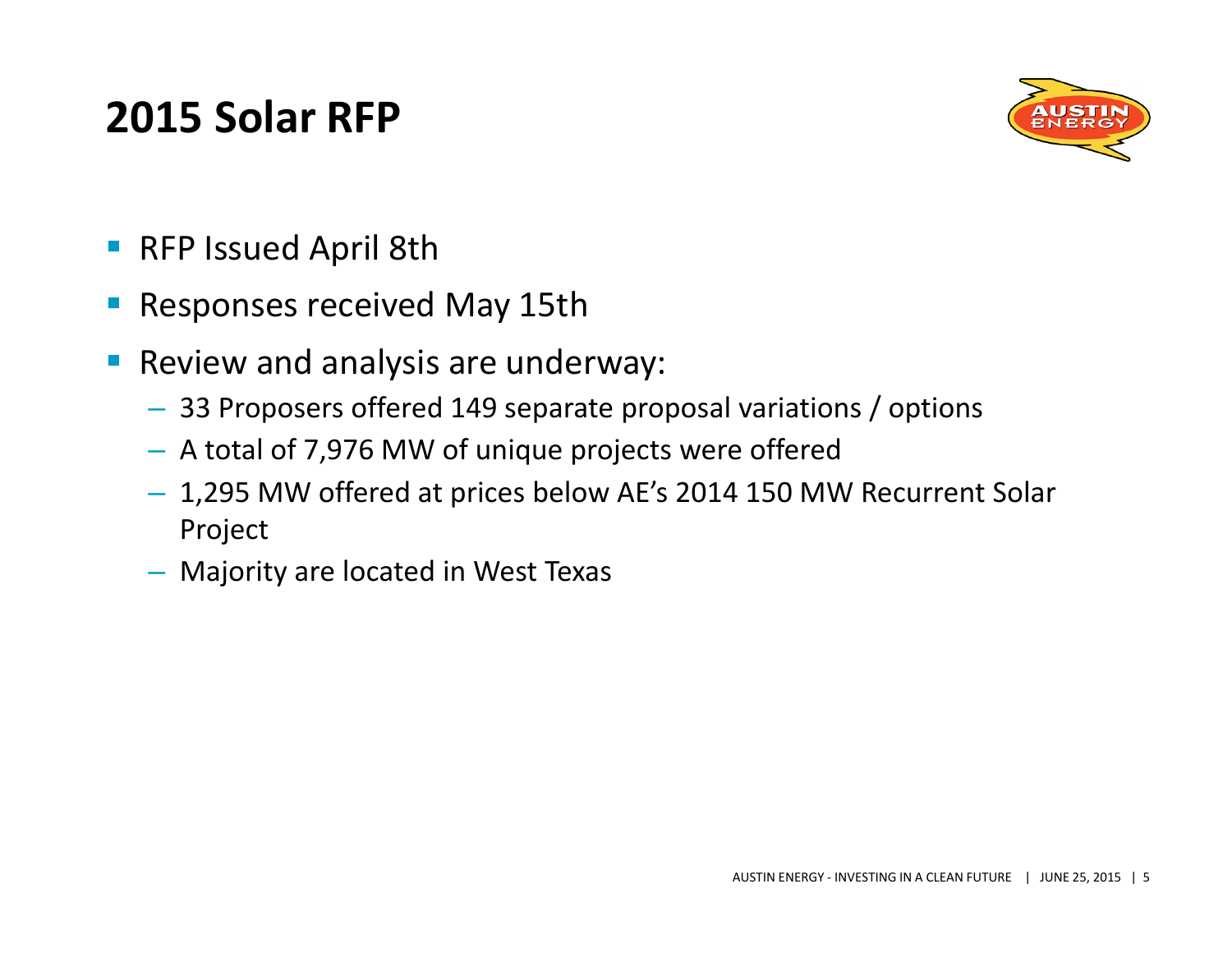#### **Proposed Projects**



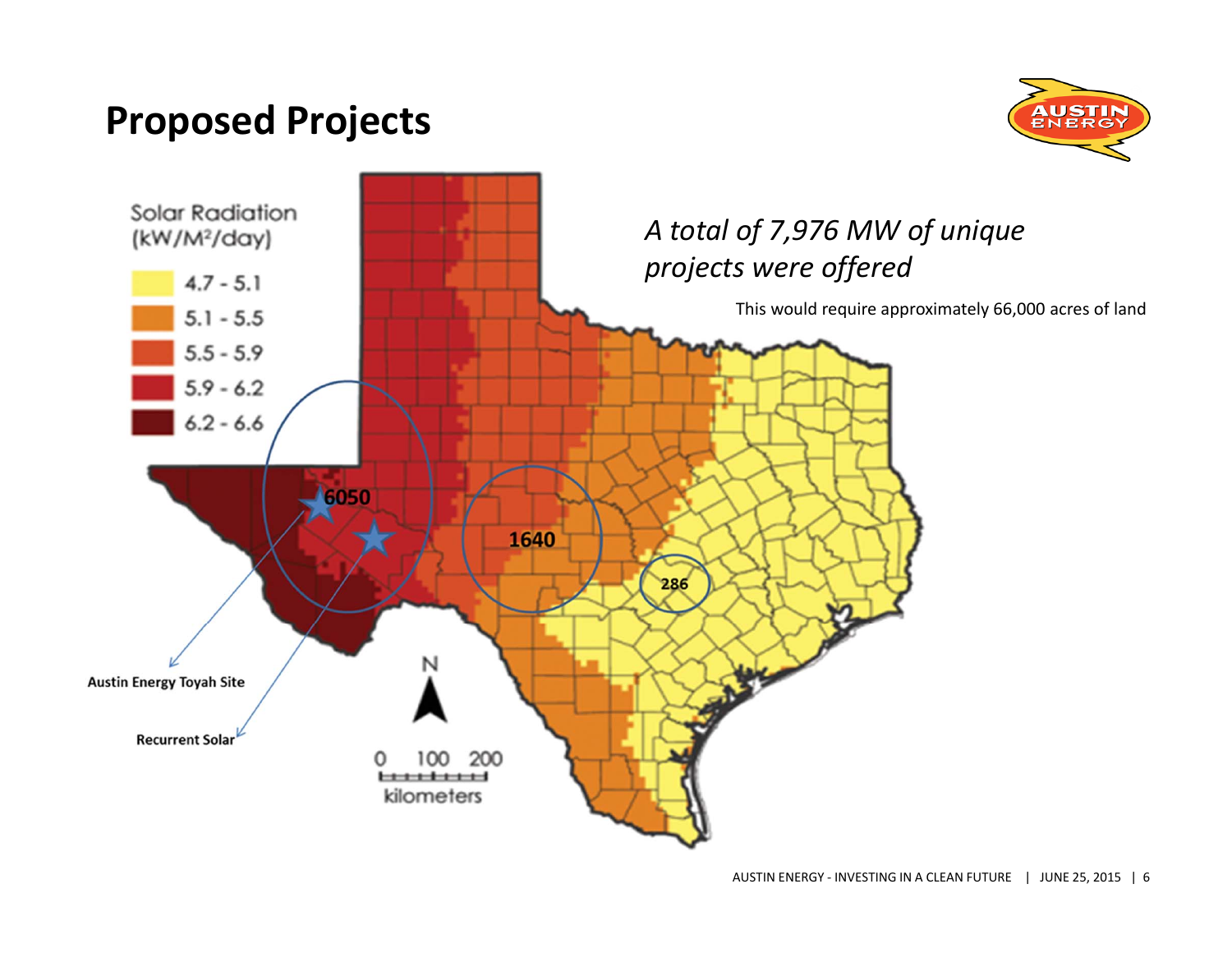

# **The Cost of Solar Continues to Decline**

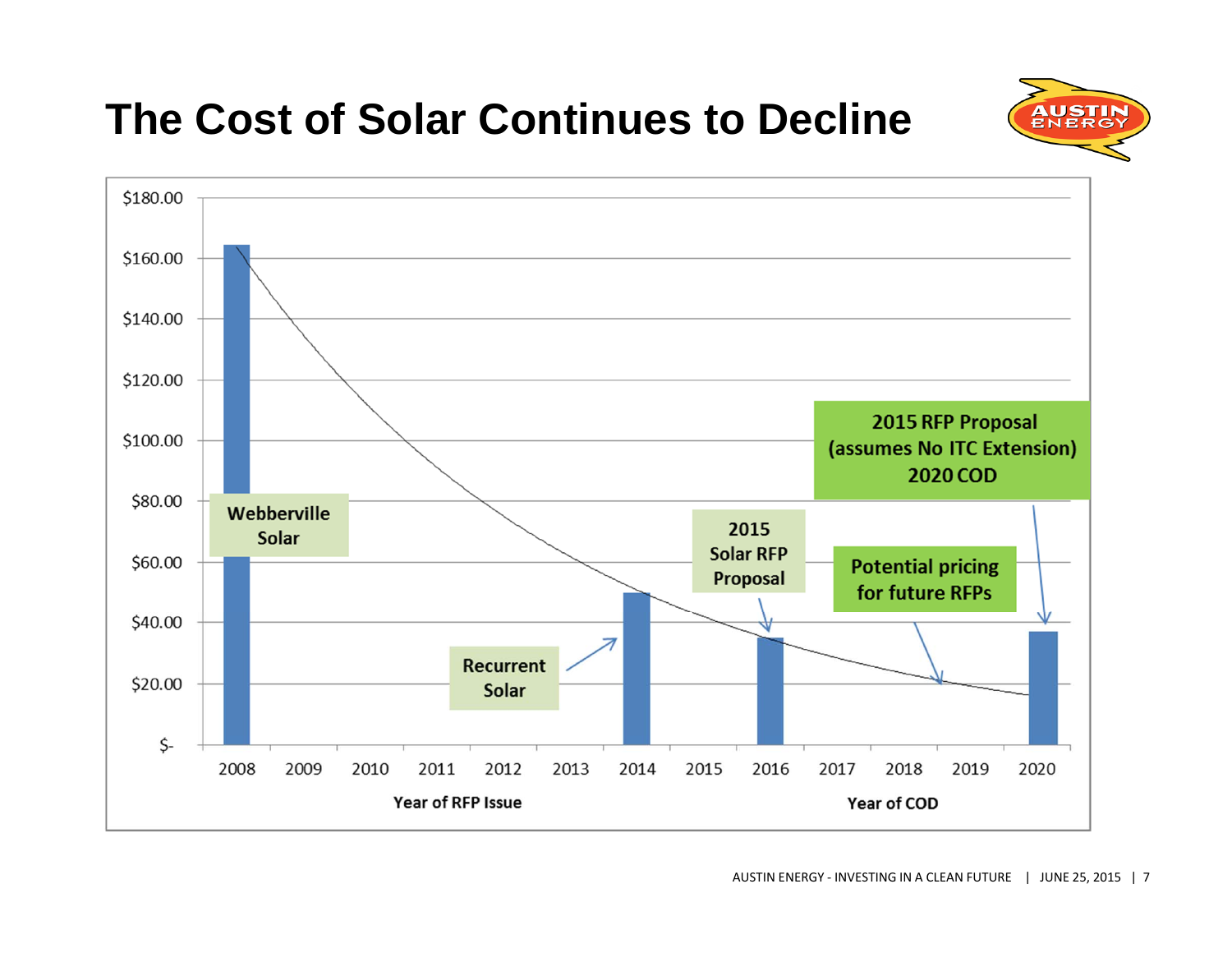## **2015 Solar RFP – Initial Takeaways**



- $\overline{\phantom{a}}$ ■ Solar continues to exhibit a steady cost decline as the technology improves and matures – good news (and "bad")
- $\mathcal{L}_{\mathcal{A}}$ ■ "Bad" news – 18 months after our last solar contract, prices are ~20% lower – Illustrates the risk of early / over‐commitment to rapidly changing technologies
- $\mathcal{L}_{\mathcal{A}}$  Good news – <sup>a</sup> clear trend shows costs have declined and will continue toimprove
- $\blacksquare$ ■ The reduction of the Investment Tax Credit (ITC) from 30% to 10% at the end of 2016 isn't <sup>a</sup> driver to act immediately or go big
	- Prices for 2017‐2020 are lower still if the ITC is extended at 30% and only moderately higher if not:
		- A less than 4% adder compared to acquiring 600 MW now this could easily be erased by continued cost declines
		- Direct build / ownership is also <sup>a</sup> tool to mitigate this we retain the developer's profit
- Trend clearly suggests a measured approach to adding new solar consistent with our resource plan
- **Future RFPs will likely garner even lower prices**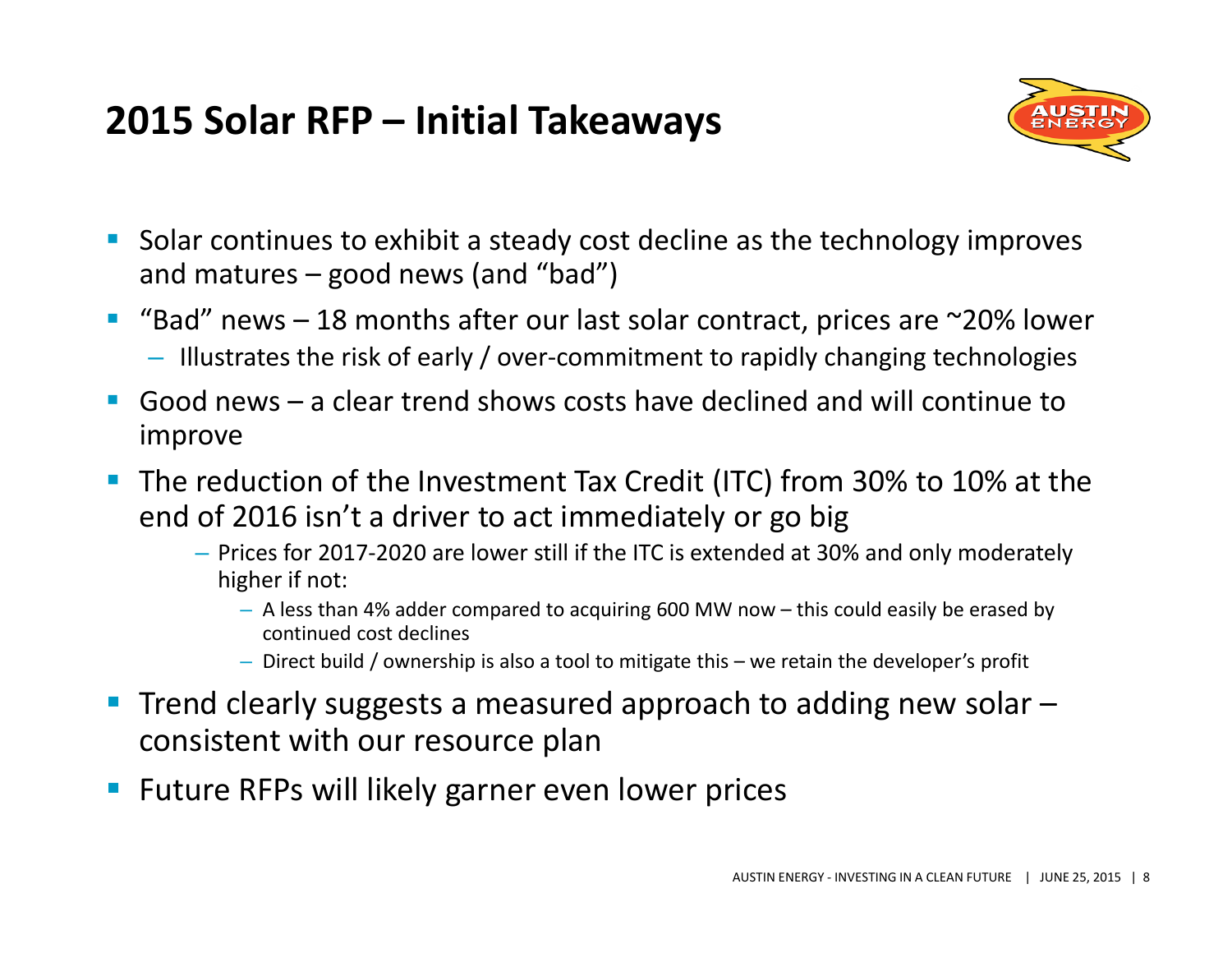#### **Solar Trends in the News**



- **IF In remarks at a conference this June, Jim Hughes, CEO of First** Solar, one of the largest utility solar builders in the world said the following:
	- *Hughes called the expiration of the ITC "irrelevant," saying, "Within 18 months, we will overcome the cost delta resulting from the drop [of the ITC] from 30 percent to 10 percent.*
	- *"I fully believe that within 10 years we'll be talking about low‐3‐cent power on a peak basis."*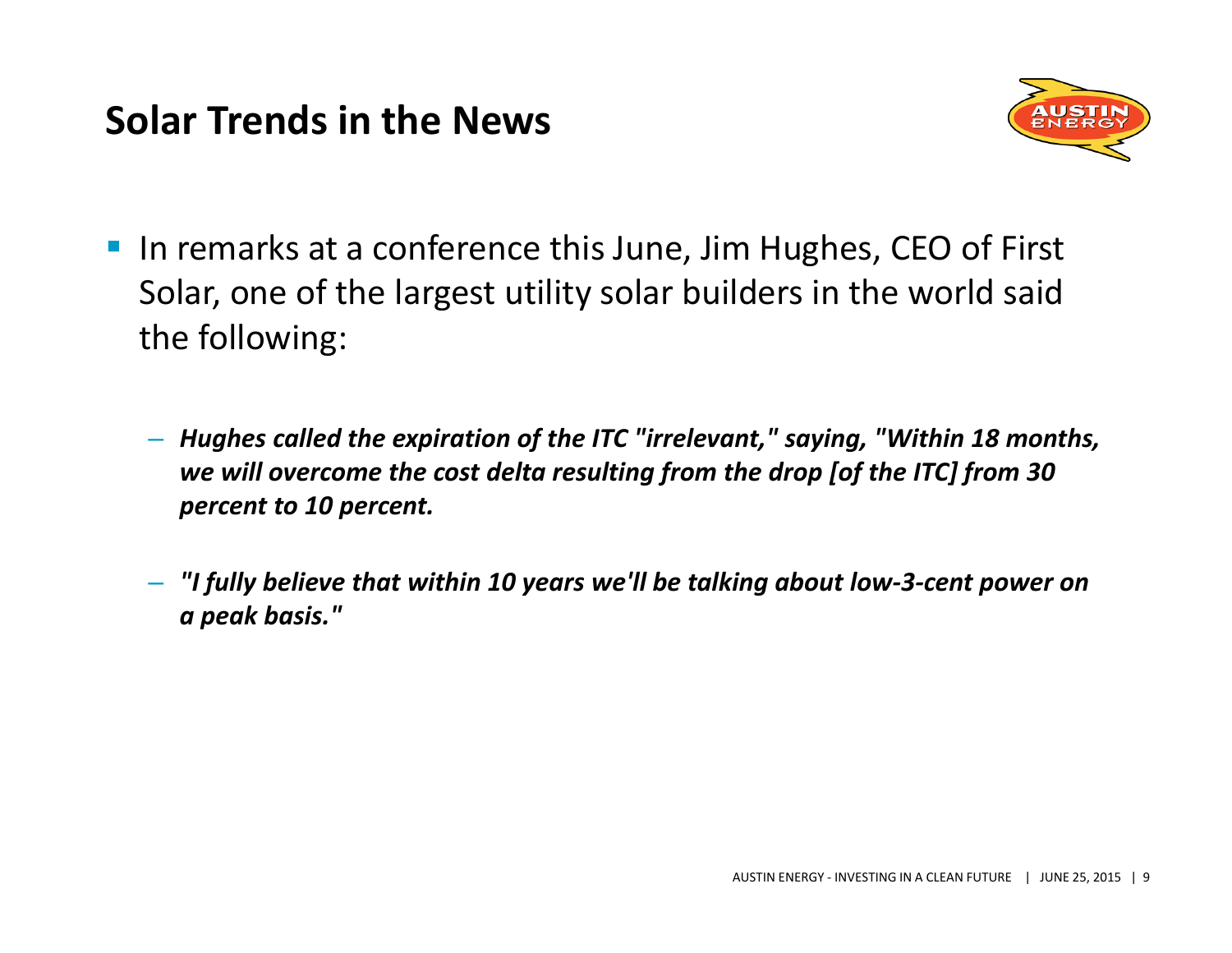